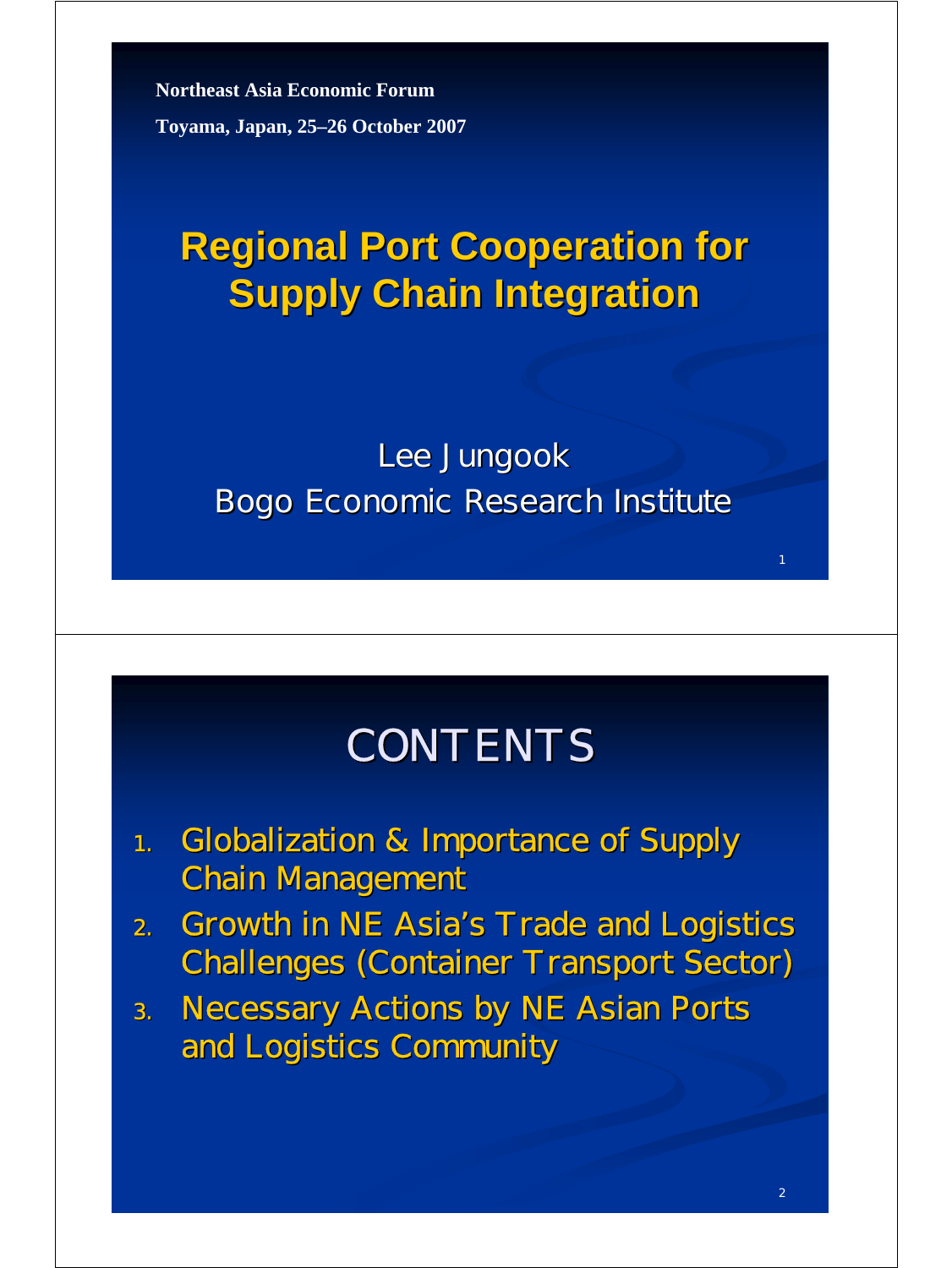### 1. Globalization & Importance of 1. Globalization & Importance of **Supply Chain Management**

#### Globalization & New Business Paradigm Globalization & New Business Paradigm

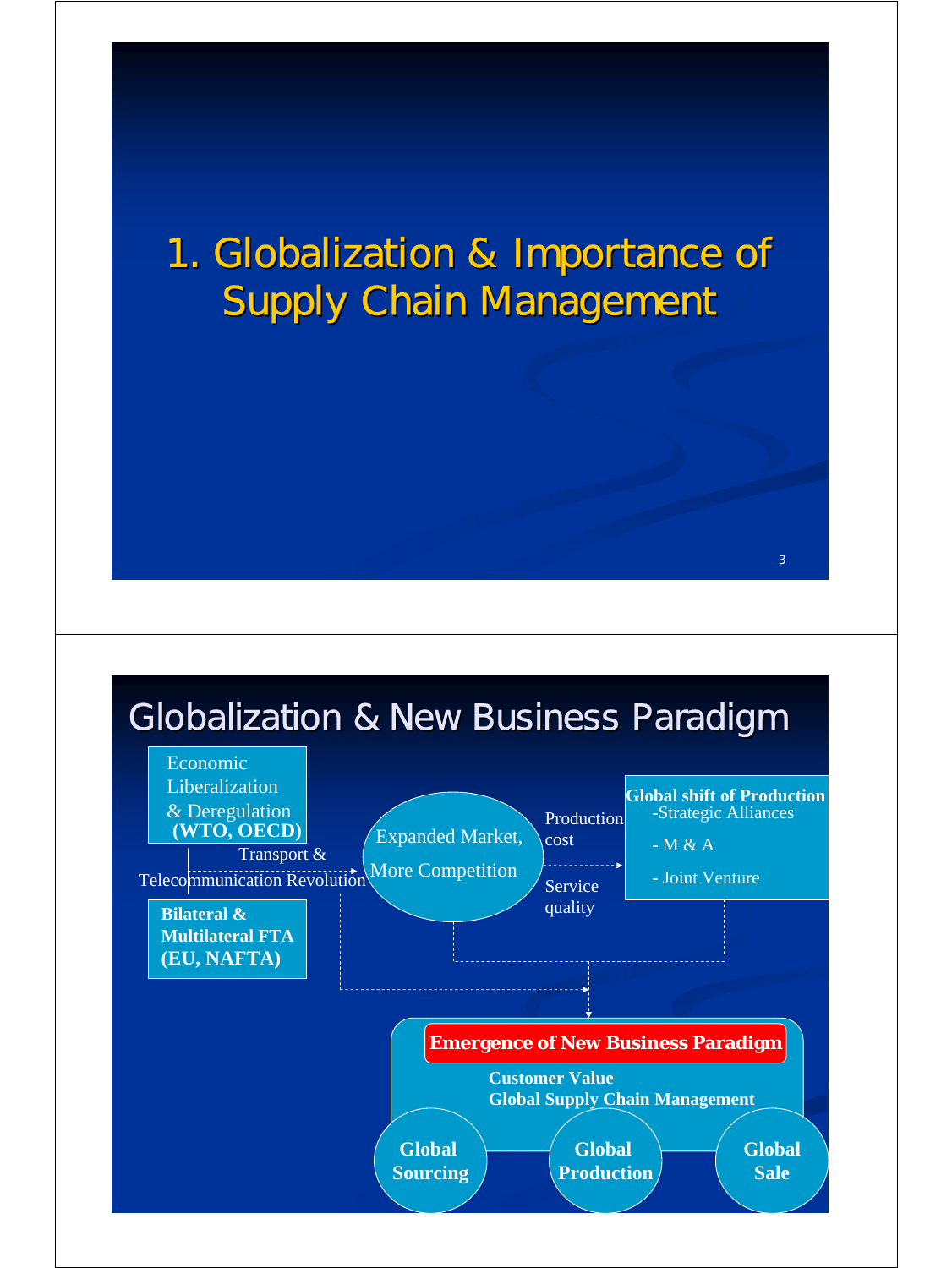| $-$                  |                                                                   |                                                                                                             |  |  |  |
|----------------------|-------------------------------------------------------------------|-------------------------------------------------------------------------------------------------------------|--|--|--|
|                      | Old Economy                                                       | New Economy                                                                                                 |  |  |  |
| Nature of Production | Mass Production<br>Integrated, Large-Scale Factories              | Flexible Specialization<br>Strategic Alliances, Outsourcing, Project Teams                                  |  |  |  |
| Key Requirements     | Quantity<br>Low Cost<br>Stability<br>Control<br>Mass Market Reach | Quality<br>Speed-to-Market<br>Flexibility, Innovation<br><b>Networks</b><br>Customer Service, Customization |  |  |  |
| Key Inputs           | Capital Equipment<br>Production Labor<br>Natural Resources        | Technology (especially Information Technology)<br>Knowledge Workers<br>Information                          |  |  |  |
| Geographic Focus     | Nationalism                                                       | Globalization                                                                                               |  |  |  |

**Shifting Economic Characteristics** 

<sup>5</sup> Source: SRI International, Global Impact of Fedex in the New Economy

#### **CSCMP Definition of Supply Chain** Management

**Supply chain management encompasses the** planning and management of all activities involved in sourcing and procurement, conversion, and all logistics management activities. Importantly, it also includes coordination and collaboration with channel coordination and collaboration with channel partners, which can be suppliers, intermediaries, third party service providers, and customers. In essence, supply chain management integrates supply and demand management within and across companies.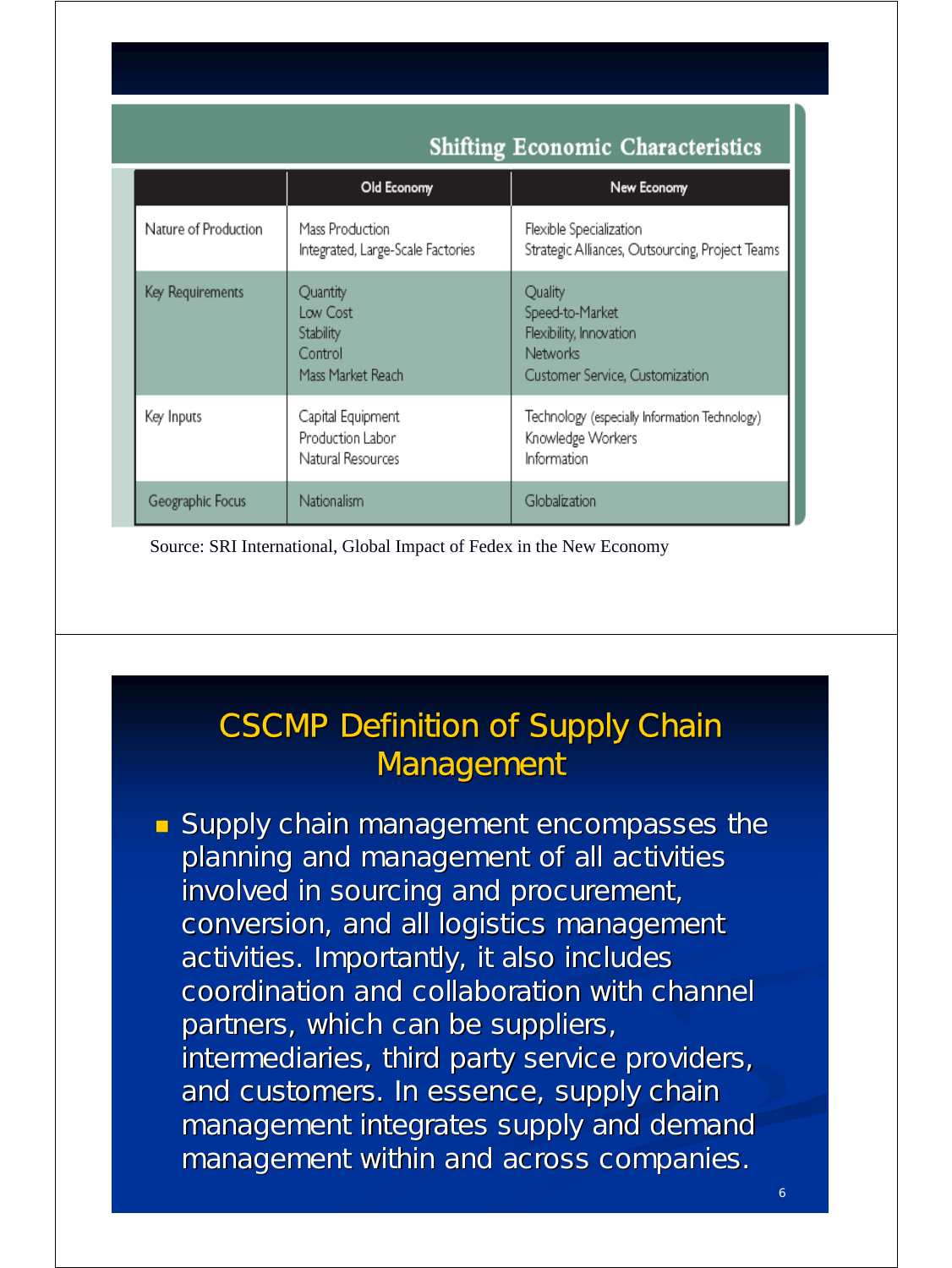## **CSCMP Definition of Logistics** Management

**Logistics management is that part of** supply chain management that plans, implements, and controls the efficient, effective forward and reverse flow and storage of goods, services and related information between the point of origin and the point of consumption in order to meet customers' requirements.

### On the importance of Supply **Chain Management**

**I** "In this emerging competitive environment, the ultimate success of the single business will depend on management ability to integrate the company's intricate network of business relationships or supply chain management. "

**Professor D. M. Lambert, Supply Chain Management**, 1999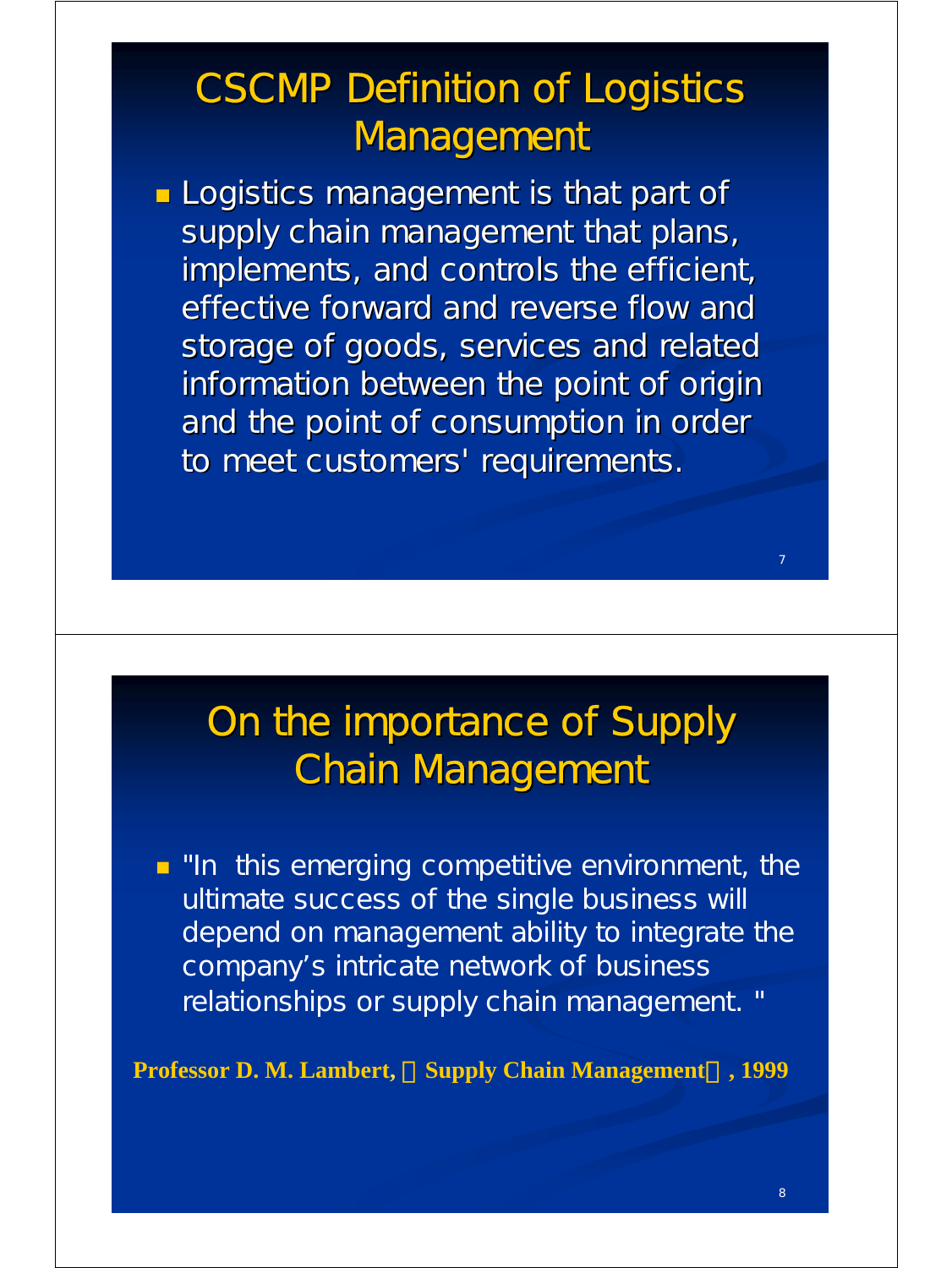#### A CEO's View on the Importance of SCM

#### **John F. Welch Jr. (CEO, General Electric, 54 ) John F. Welch Jr. (CEO, General Electric, 54 )**

**Globalization is now no longer an objective but an imperative, Globalization is now no longer an objective but an imperative, as markets open and geographic barriers become increasingly as markets open and geographic barriers become increasingly blurred and irrelevant. blurred and irrelevant.**

**The winners of the Nineties will be those who can develop a culture The winners of the Nineties will be those who can develop a culture that allows them to move faster, communicate more clearly, and that allows them to move faster, communicate more clearly, and involve everyone in a focused effort to serve ever more demanding customers. customers.**

**The lines between the company and its vendors and customers The lines between the company and its vendors and customers must be blurred into a smooth, fluid process with no other objective must be blurred into a smooth, fluid process with no other objective than satisfying the customer and winning in the marketplace. than satisfying the customer and winning in the marketplace.**

「**Fortune**」,**March 26 1990** 「**Fortune**」,**March 26 1990**

9

10

#### Actual Production Actual Demand Actual Demand Actual Production Over-Supply Shortage Period Shortage Period Per Unit Per Over-Supply Unic . . . . . . . . . . . . . . Product Launch Product Launch Time Time **B. Supply Chain Management Minimizes** A. Supply and Demand Misalignment Shortages and Excess Inventory

#### The Power of Supply Chain Management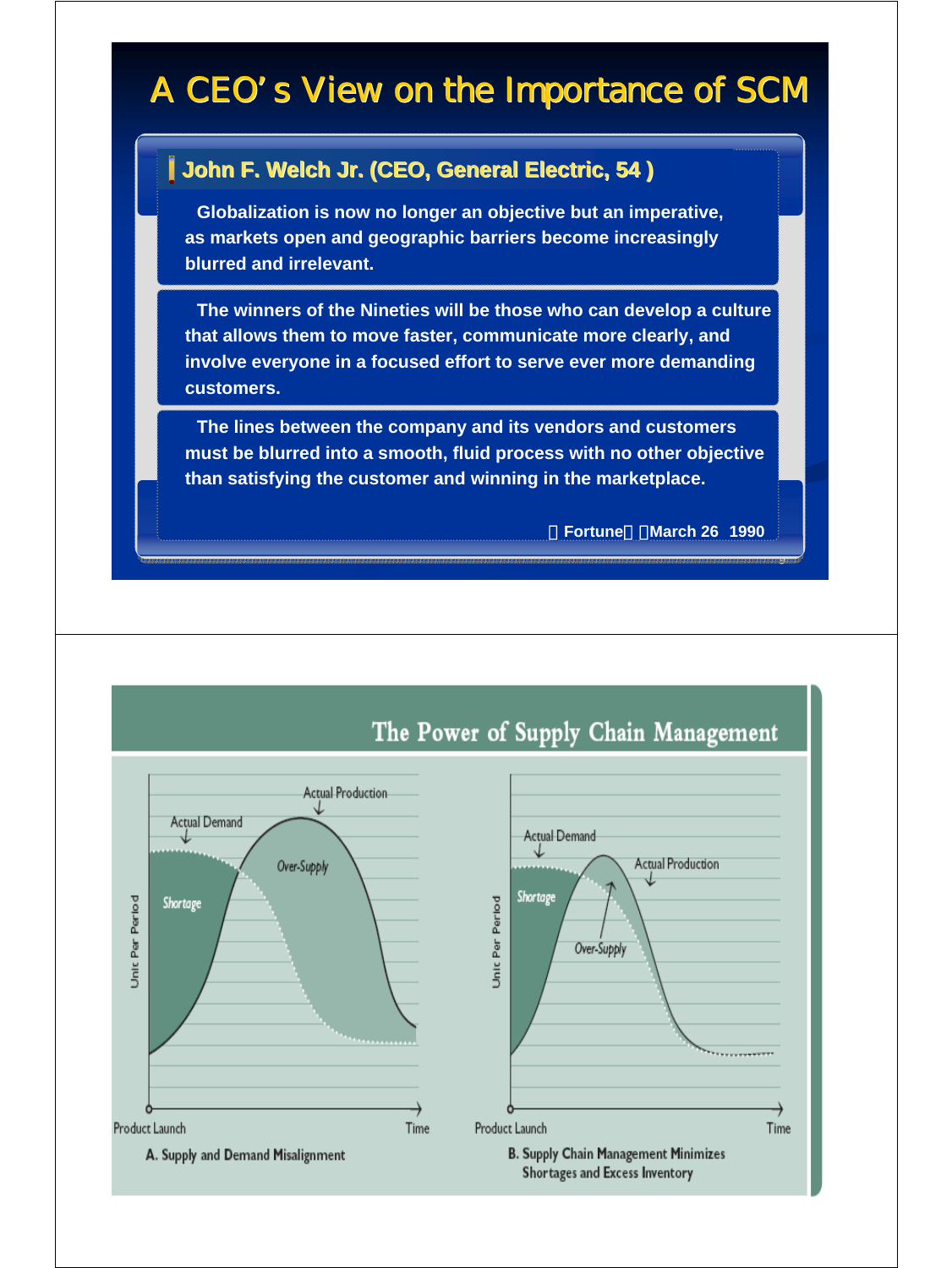Inventory Carrying Costs as a Percentage of GDP



#### **Impact of Globalization on Logistics** Management

- **Relocation of production facilities and** warehouses
	- $\rightarrow$  Increased hauling distance and quantity
- $\blacksquare$  Supply chain integration
	- $\rightarrow$  Fewer suppliers, logistics providers
- **Inventory management by cross docking, JIT** deliveries, etc
	- $\rightarrow$  Smaller package and short transport time
- Mass-production to Mass-customization
	- $\rightarrow$  Frequent delivery and smaller package

11

Source: Cass & ProLogis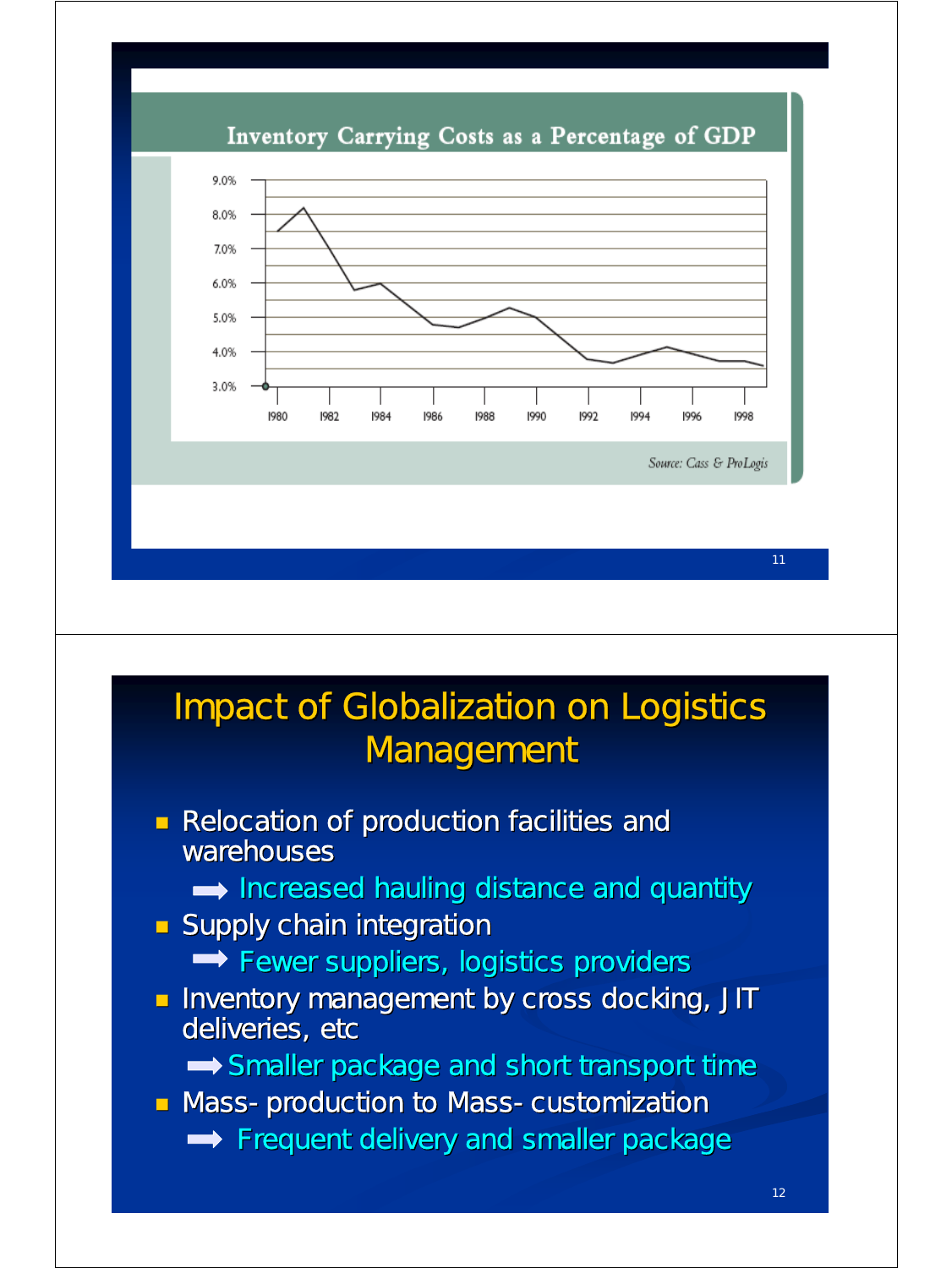### **Supply Chain Management**

is a critical factor in global firms' competitiveness and business performance

 $\blacksquare$  is also an important driving force for the change in the way cargoes are handled by shipping, port and road haulier industries

**u** will eventually change the role and function of transport industry itself

13

14

## Changes in Ports' Characteristics and Function in Supply Chain

| Past                                                                                                                                                                                | <b>Now &amp; Future</b>                                                                                                                                                                                        |
|-------------------------------------------------------------------------------------------------------------------------------------------------------------------------------------|----------------------------------------------------------------------------------------------------------------------------------------------------------------------------------------------------------------|
| $\blacksquare$ Simple entry and exit<br>point of export and<br>import cargoes<br>Traditional, sub-<br>optimized, unorganized,<br>complicated<br>Reactive or passive to<br>new ideas | <b>Logistics center on</b><br><b>International Supply</b><br>Chain<br>State-of-art service<br>industry armed with<br>newest IT software and<br>management skills<br>Proactive and agile to<br>new mgt' concept |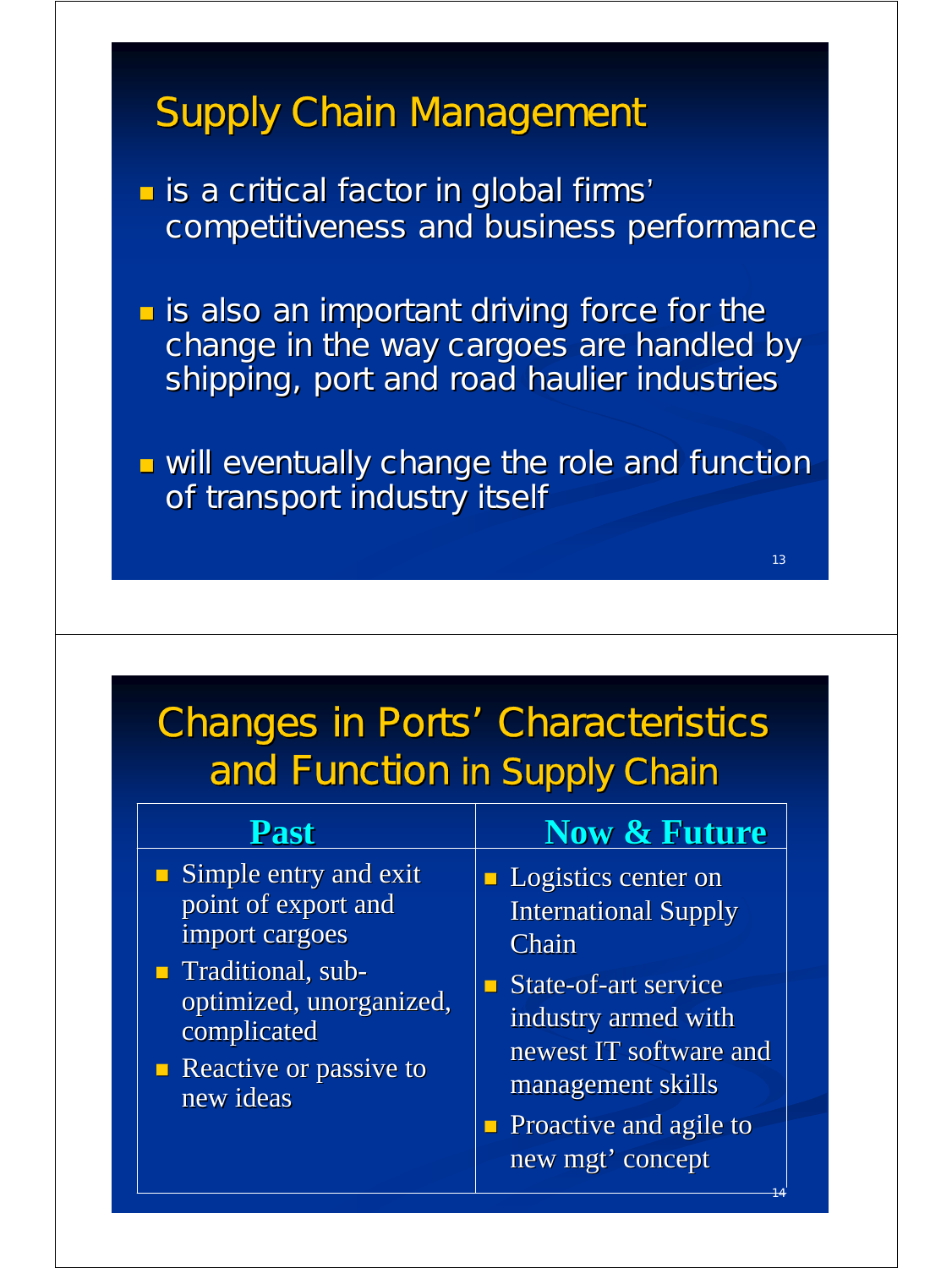2. Growth in NE Asia's Trade and Logistics Challenges Logistics Challenges (Container Transport Sector) (Container Transport Sector)

| NE Asia's Share in World Trade |        |  |  |
|--------------------------------|--------|--|--|
|                                | (2005) |  |  |

|        | (billion U.S. dollars) |                      |  |  |  |  |
|--------|------------------------|----------------------|--|--|--|--|
|        | Export                 | Import               |  |  |  |  |
| China  | 762.0(7.3%)            | 660.0 (6.1%)         |  |  |  |  |
| Japan  | 594.9 (5.7%) 15.7      | 514.9 (4.8%)<br>13.3 |  |  |  |  |
| Korea  | 284.4 (2.7%)<br>%      | 261.2(2.4%)<br>%     |  |  |  |  |
| Russia | 243.6(2.3%)            | $125.3(1.2\%)$       |  |  |  |  |
| World  | 10159.0 (100.0%)       | 10,511 (100.0%)      |  |  |  |  |
| U.S.A  | 969.9(9.3%)            | 1,732,4(16.1%)       |  |  |  |  |

Source: World Trade Organization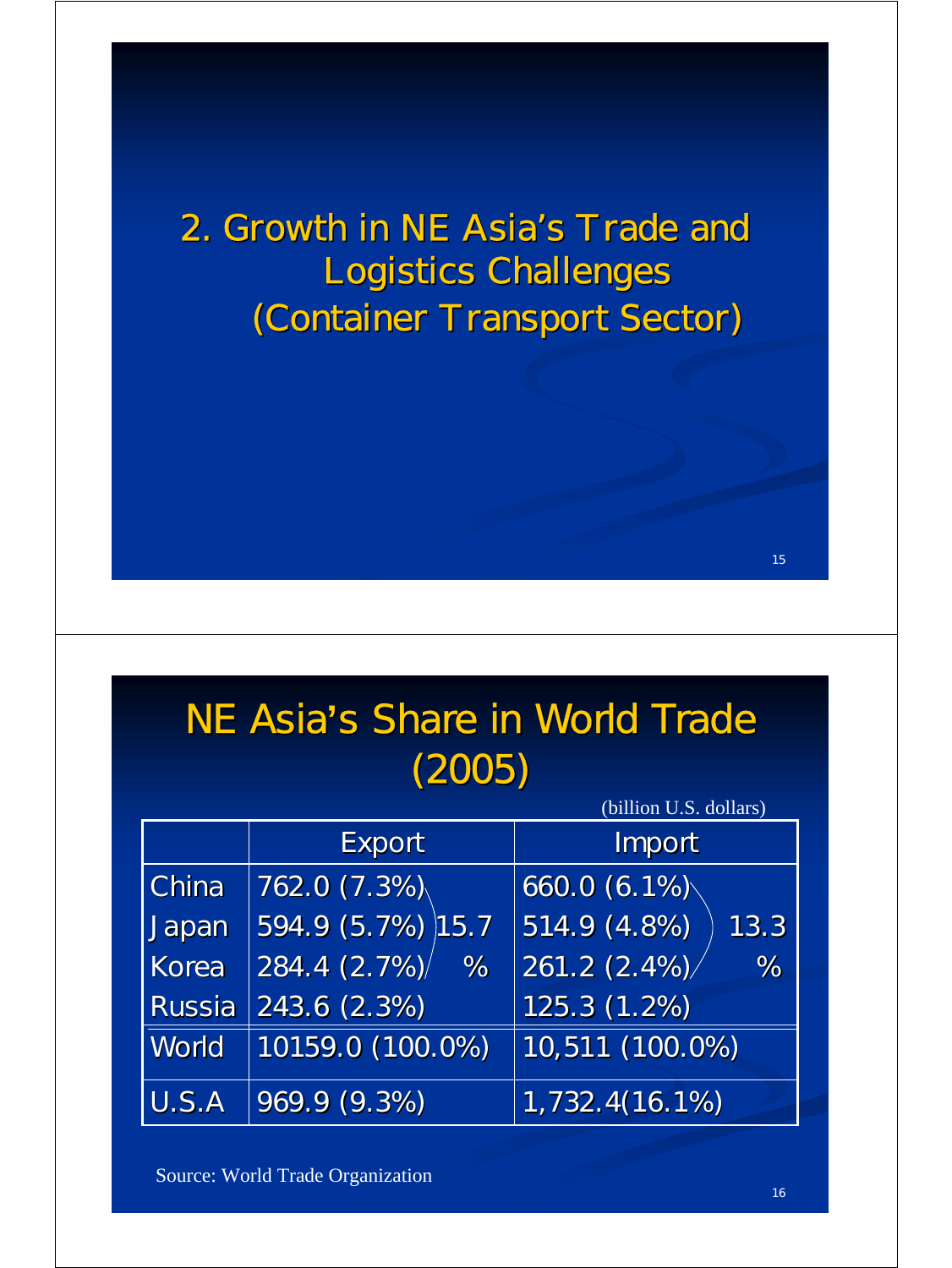| China leads in Asian trade growth<br>$$$ billion) |       |       |       |       |         |         |  |
|---------------------------------------------------|-------|-------|-------|-------|---------|---------|--|
|                                                   | 1997  | 1999  | 2001  | 2003  | 2005    | 2006    |  |
| <b>Exports</b>                                    | 182.7 | 194.9 | 266.2 | 438.2 | 762.0   | 969.1   |  |
| % change                                          | 20.9  | 6.1   | 6.8   | 34.6  | 28.4    | 27.2    |  |
| <b>Imports</b>                                    | 142.4 | 165.7 | 243.6 | 412.8 | 660.0   | 791.6   |  |
| % change                                          | 2.6   | 18.2  | 8.2   | 39.8  | 17.6    | 20.0    |  |
| Total                                             | 325.1 | 360.6 | 509.8 | 851.0 | 1,421.9 | 1,760.7 |  |
| % change                                          | 12.1  | 11.3  | 7.5   | 37.1  | 23.2    | 23.8    |  |
| <b>Balance</b>                                    | 40.3  | 29.2  | 22.5  | 25.5  | 102.0   | 177.5   |  |

Note: PRC exports reported on a FOB basis; imports on a CIF basis Source: PRC General Administration of Customs, *China's Customs Statistics*; and the National Bureau of Statistics

17

## Half of Asian nations' trade is with its neighbors

#### **Asia**'**s merchandise export by region (2005) merchandise export by region (2005)**

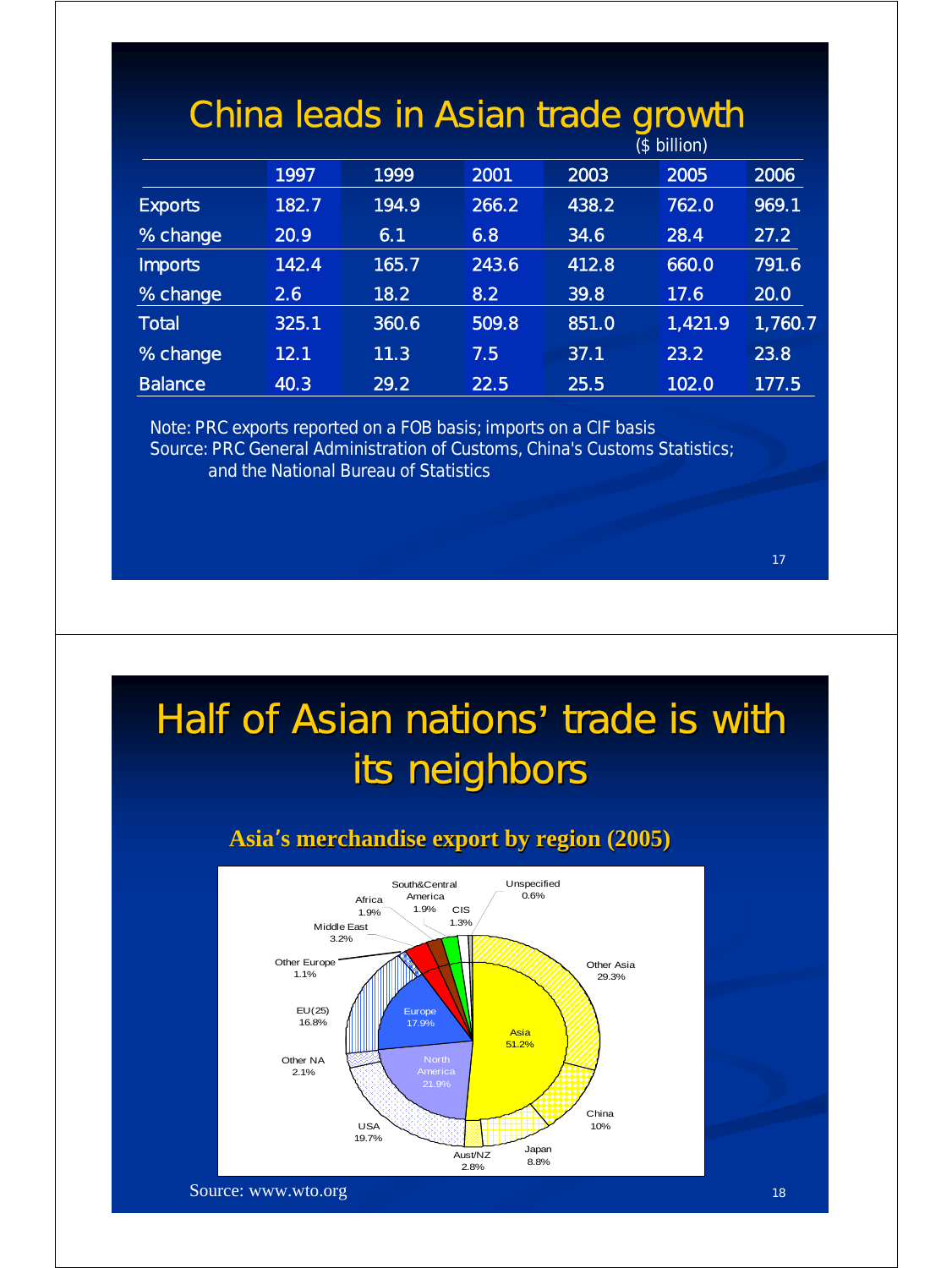## China with H.K. is now Japan's biggest trade partner



## Chino-Korean Trade continues to grow as well

 $\blacksquare$  China became Korea's the biggest trade partner in 2004



20

#### (As % share of Korea's export and import)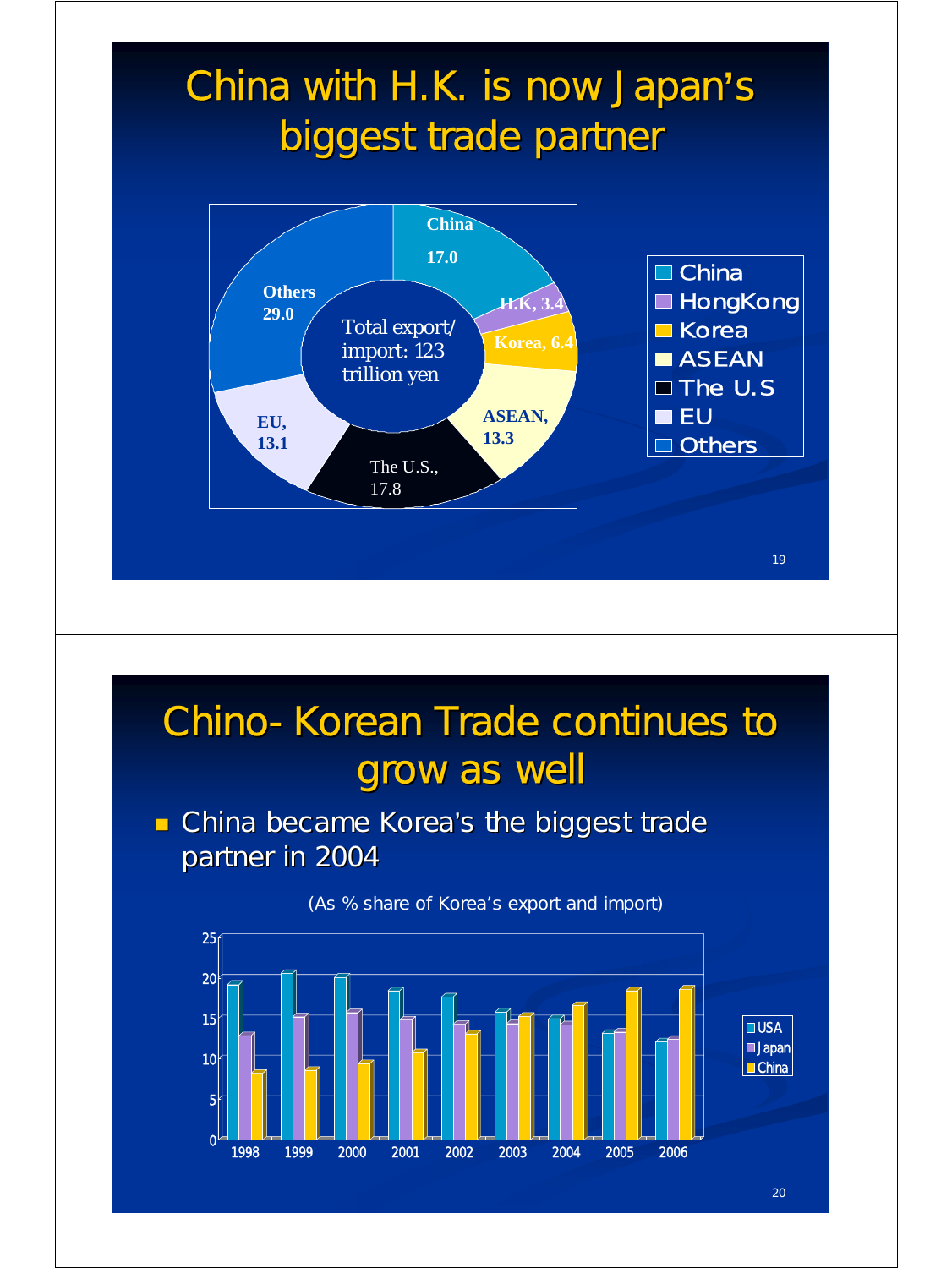# **Challenges in NE Asia's** Logistics

## Asia's Container Shipping: Unprecedented Growth Unprecedented Growth

 $21$ 

**Full containers shipped worldwide** 

| 2001                                              | 2006 |                                                           |
|---------------------------------------------------|------|-----------------------------------------------------------|
| 60.5 mil. teus                                    |      | 110.2 mil. teus (AAGR: 10.5%)                             |
| UNESCAP Forecast for 2015: 177.6mil. teus         |      |                                                           |
| From 2002 to 2015                                 |      |                                                           |
| East-West Trade: 34 mil. teus to 70 mil. teus     |      |                                                           |
| North-South Trade: 17 mil. teus to 36 mil. teus   |      |                                                           |
| Intraregional Trade: 28 mil. teus to 72 mil. Teus |      |                                                           |
|                                                   |      | <b>Most spectacular growth forecasted for Intra-Asian</b> |
| <b>Trade!</b>                                     |      | 22                                                        |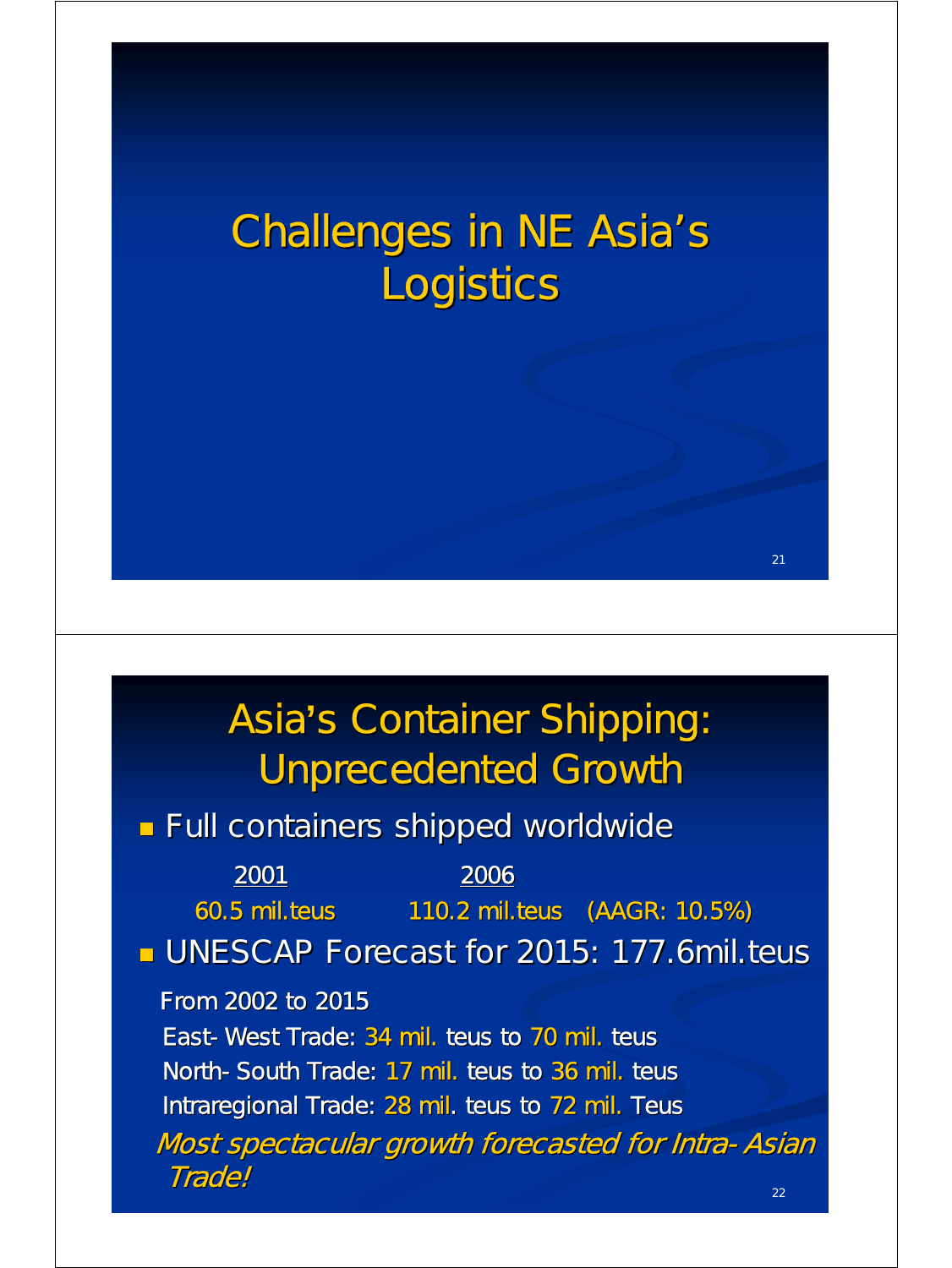#### Intra-Asian Shipping Route (Japanese case)

**Japan's International shipping services** increased 11% during 2001-2006

From 830 to 917 weekly services

 $\star$  the distribution of  $\sim$ 

- $\blacksquare$  But shipping services with China increased 44%: From 227 to 328 weekly services
- **Total weekly container shipping services from** important ports\*

North America: 84, Europe: 22, Asia: 652 (China, 290; Korea, 166)

World Container Port Throughput **Forecast** 

|                                                     |               |                 |                         |            |                  | <b>Million TEU</b> |               |
|-----------------------------------------------------|---------------|-----------------|-------------------------|------------|------------------|--------------------|---------------|
|                                                     | $^{\circ}$ O4 | <sup>''05</sup> | '06                     | $\mid$ '07 | '08              | 'OP'               | $^{\prime}10$ |
| $\sqrt{100}$ $\sqrt{358}$ $\sqrt{397}$ $\sqrt{432}$ |               |                 |                         |            | $\sqrt{473}$ 515 | 559                | 1600          |
| <b>Far-</b><br>east                                 | 120           | $\vert$ 137     | $\vert$ 152   169   187 |            |                  | 205                | 225           |

Source: Drewry, Annual Review of Global Container Terminal Operator 2005

• For the last 5 years world port throughput increased at AAGR of 11% largely due to increased T/S cargoes and high growth in Chinese ports.

• AAGR (2004-2010): world, 8.9%, Far-east, 11.0%

24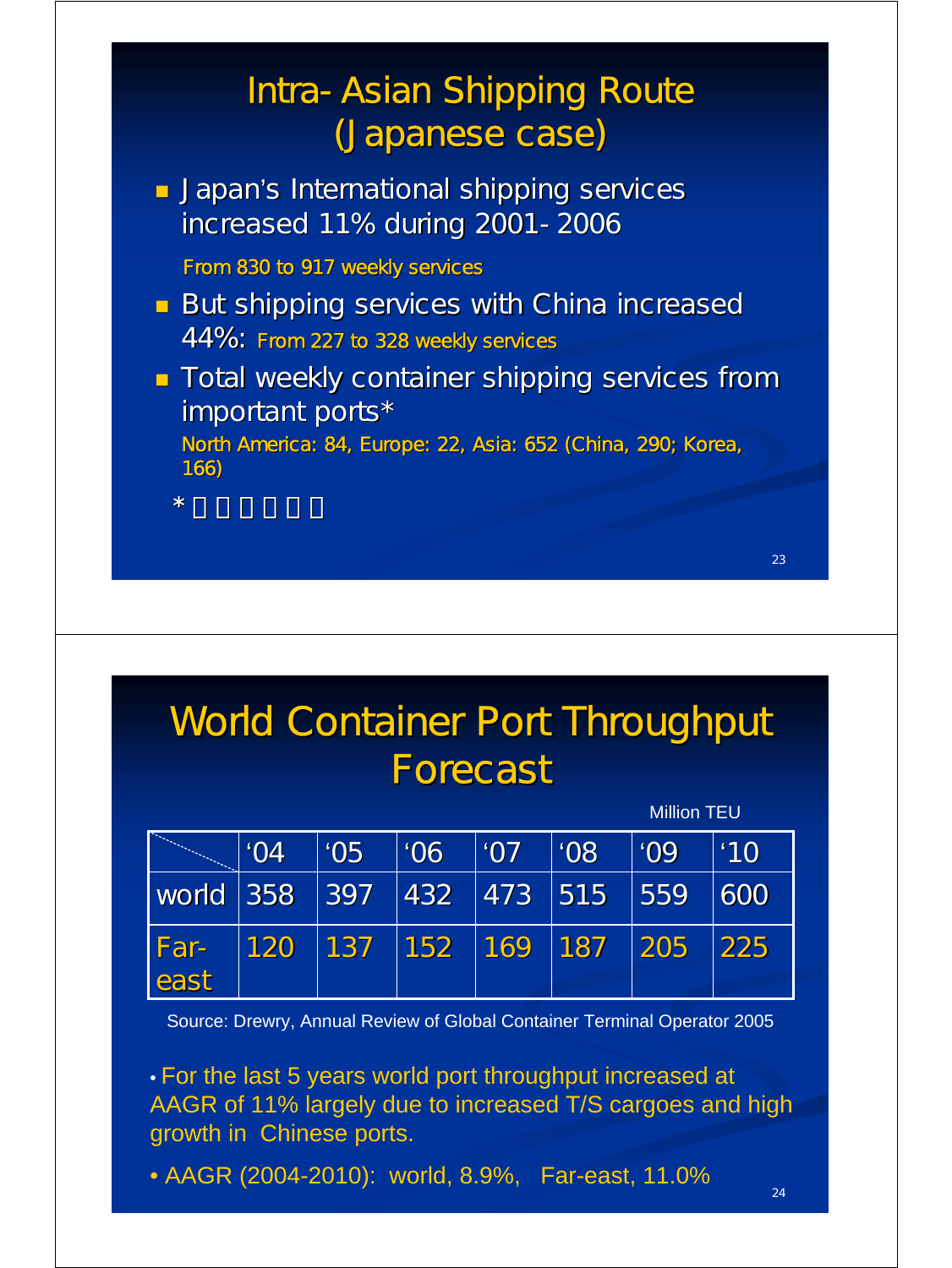## Asian ports' share in world container traffic (2005)



#### **Critical Question**

Are Asian ports ready to handle the hugely increasing container cargoes efficiently and connect to other logistics nodes to meet global firms' supply chain management standards?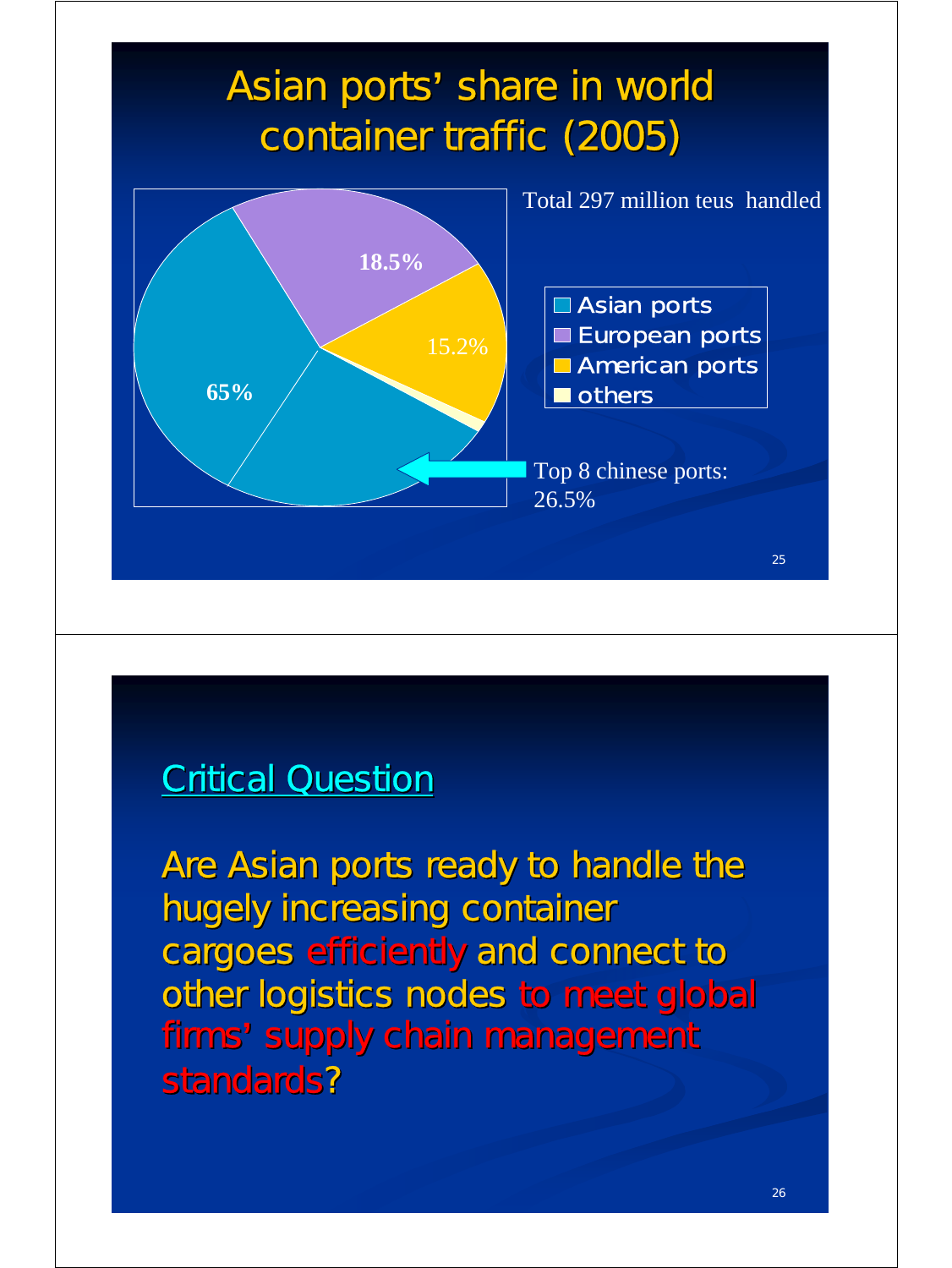## Tianjin: Thriving Economy Push for a Bigger Port

- **Tianjin is the second largest comprehensive** port in China
- **Thriving economy of Tianjin and Jingjinxi** hinterland is increasing port throughput dramatically
- By 2010 Tianjin's port traffic will exceed 300 mil. M/T 300 mil. M/T



### Continued-

- **Container handling capacity should be** expanded to at least 10 mil. TEUs by 2010 to accommodate exploding container traffics
	- In 2006, Tianjin handled 5.9 mil. TEUs, up 23%
- $\blacksquare$  Other port facilities, connecting road and railroad, deep-water navigational channels are indispensable, including the largest bulk cargo center in North China

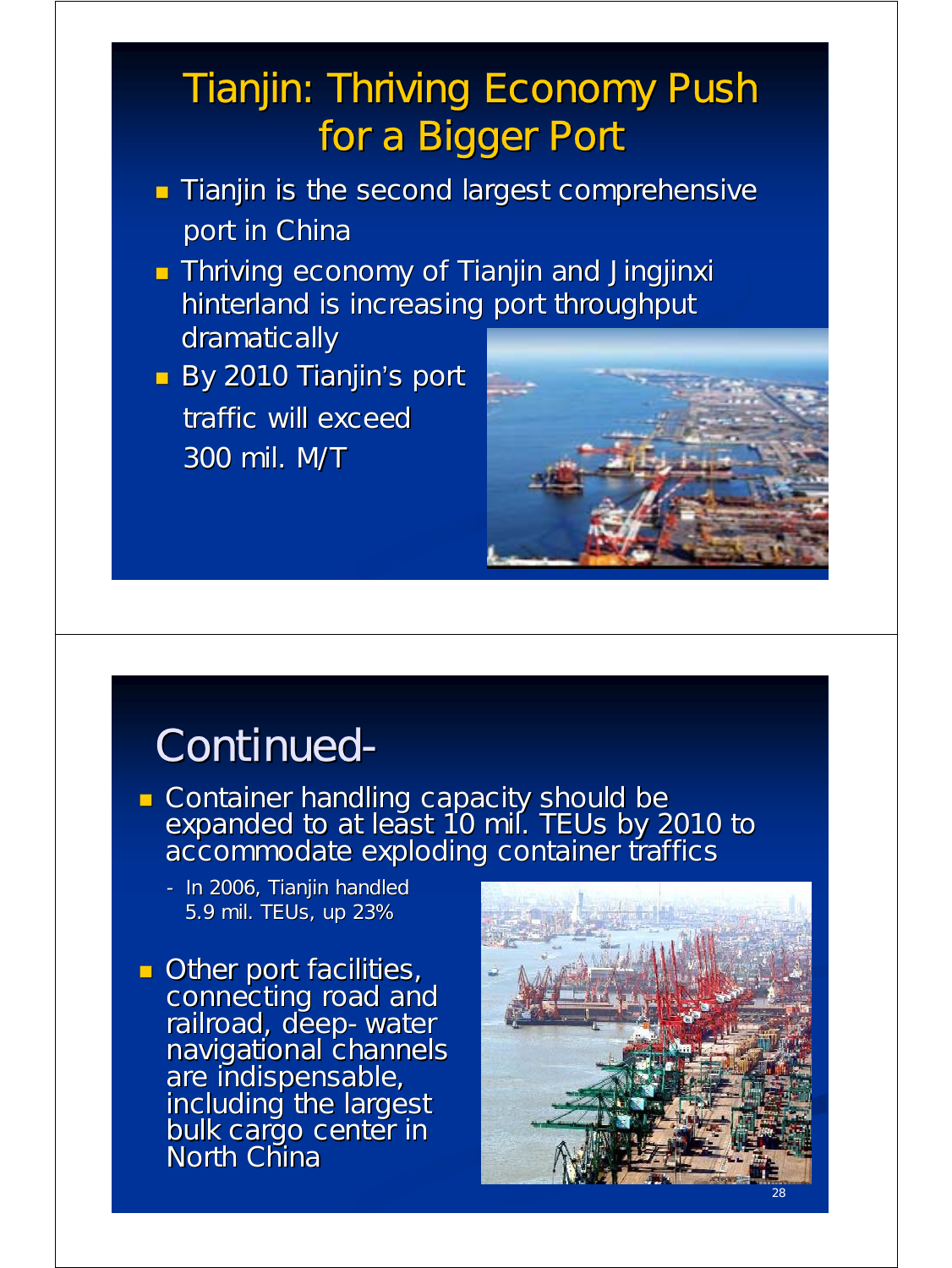

#### High logistics costs are big burden to China (logistics costs as % of GDP)



Source: Ru Yi-yong, *The Characteristics and Strategy of Chinese Logistics and Transportation Policy and Its Implication,* Dec. 7 2005. (Presentation material, PDF file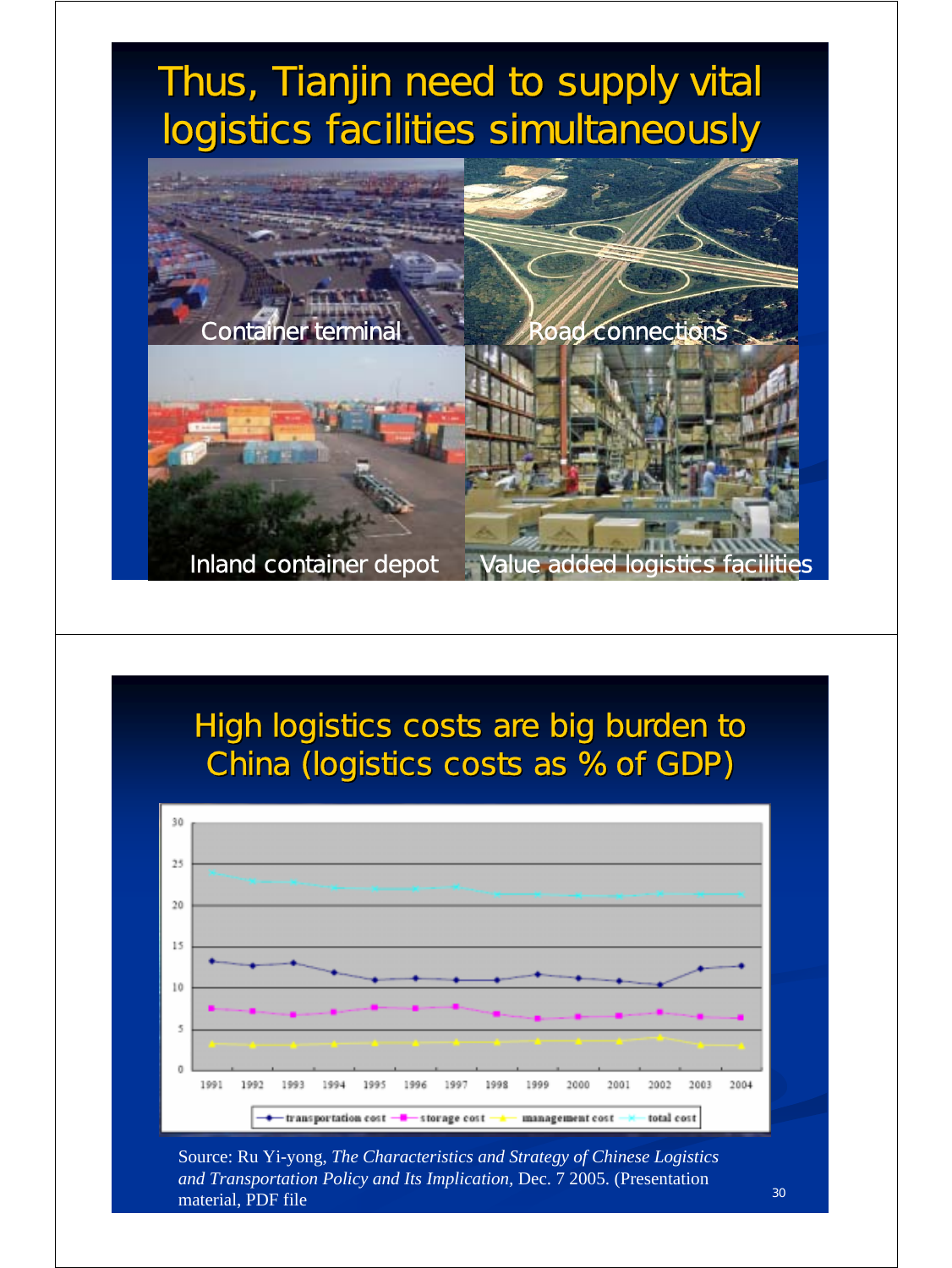### Logistics Costs of China vs. the U.S.

- China's logistics costs in 2004: 2.9 trillion yuan, 21% of China's GDP vs. the U.S's 8.6% (2005) Japan's 11%
- In the first three quarters of 2006: 2.6 trillion yuan, 13.7% increase in real term but its portion to GDP decreased to 18.5%

(China Federation of Logistics and Purchasing) (China Federation of Logistics and Purchasing)

**These costs are not burdened to China alone.** They will be transferred and distributed to all other trading partner countries !

## **NE Asia's Logistics: challenges** ahead

- **Urgent need for infrastructure expansion to** meet exploding growth in container transport meet exploding growth in container transport sector
- $\blacksquare$  Streamlined logistics chain needed to cut excessive logistics costs
- **Amending multiple governments' bureaucracies**
- **Limited budget for infrastructure construction**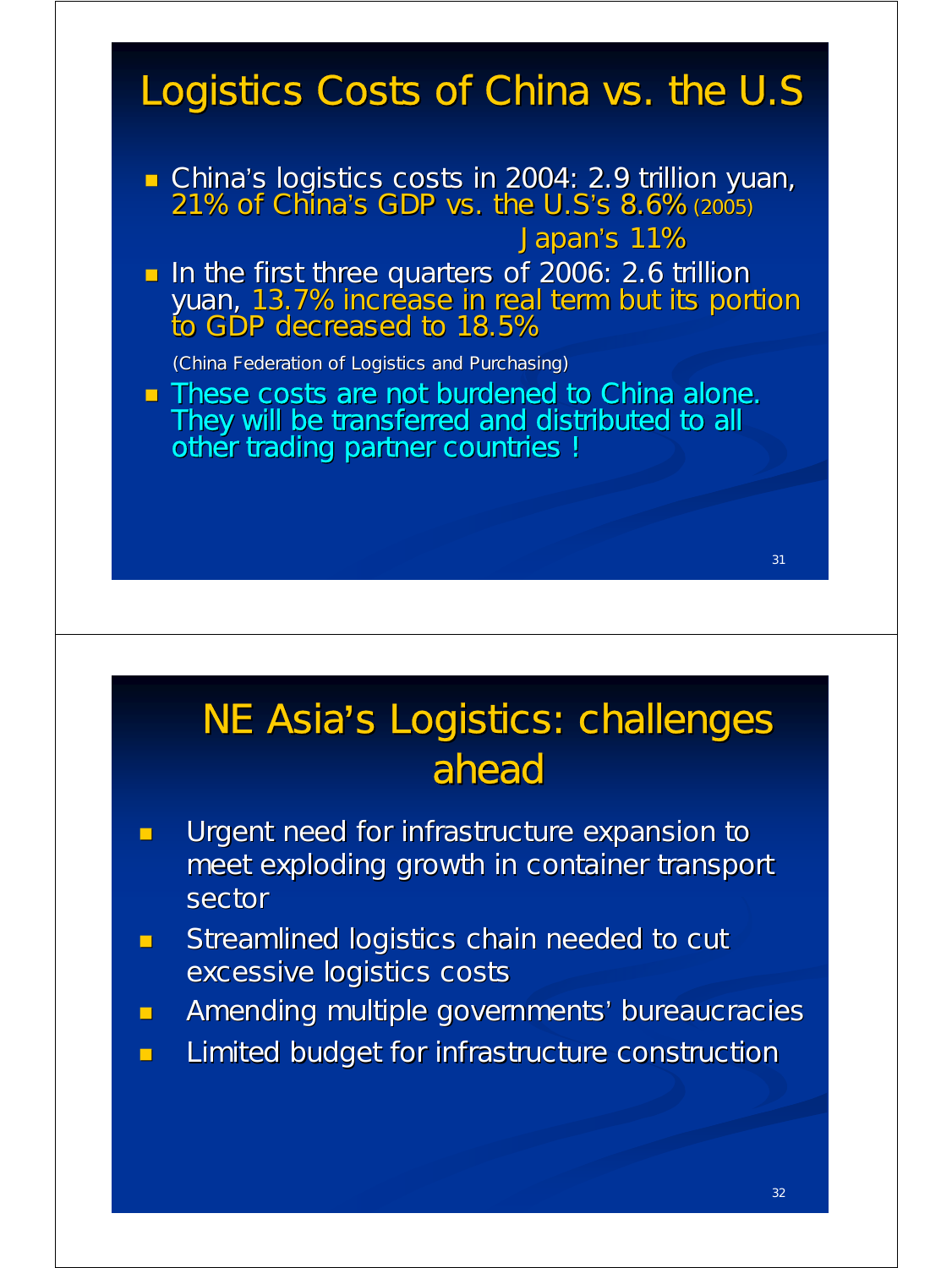#### Other Challenges, too

- $\blacksquare$  Absorption of new technologies to enhance the efficiency in logistics operation ex) RFID tag
- **U** Very Large Container Carriers
- **Port security issues**
- **Using a common communications** infrastructure, etc.

### RFID, An innovative breakthrough in logistics industries and SCM

- $RFD-$  based logistics is ultimate goal of all logistics players
- Many ports are now testing this state-of-the-art technology: Shanghai, Oakland. Busan......
- **Application of the tested RFID technology to Gate** automation, Yard management, Container tracking and Terminal management can enhance port efficiency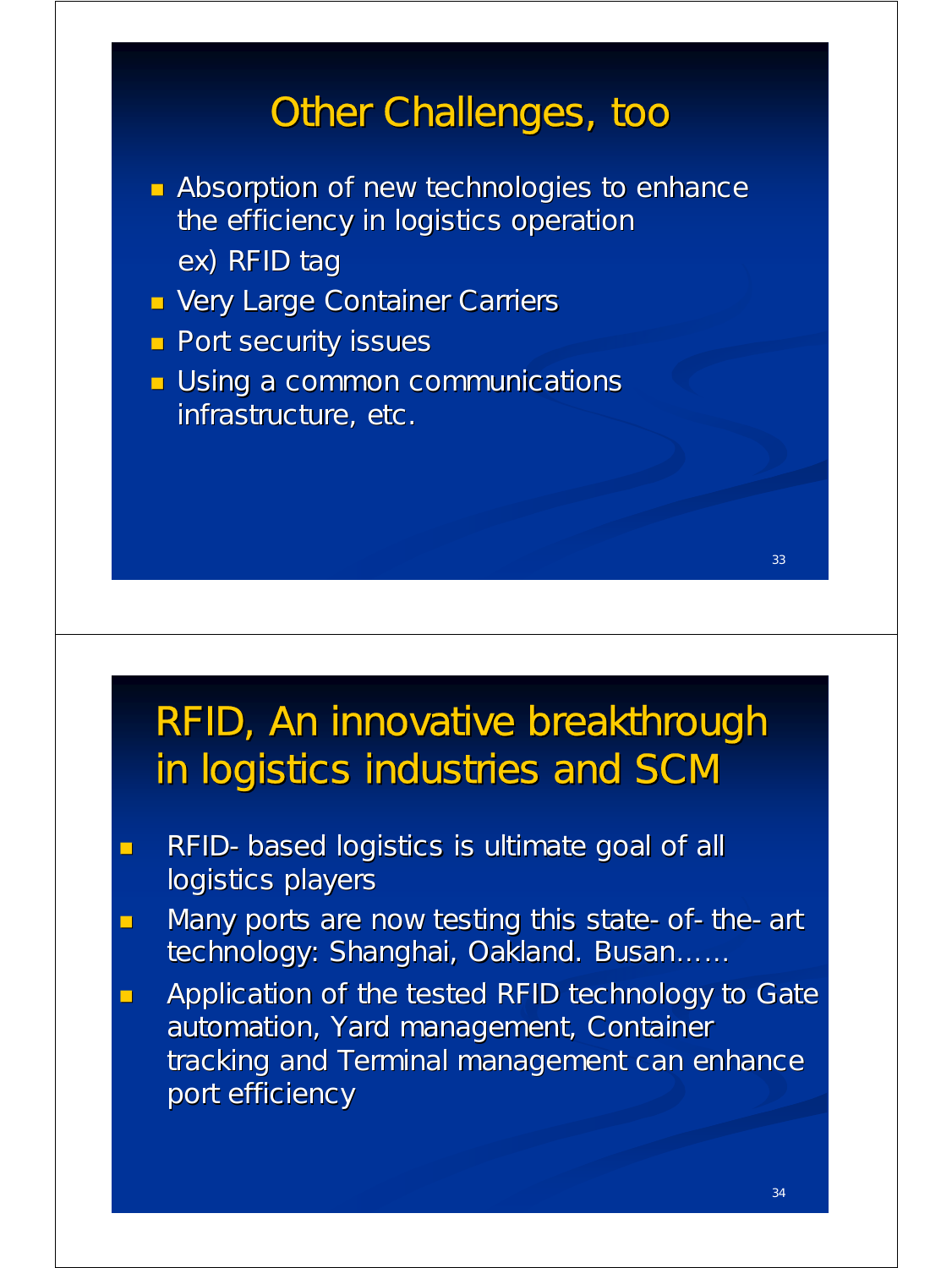#### Continued-

- $\blacksquare$  According to Korea's test project (2006), the lead time in gate operation: 50%  $\mathbb{I}$ yard location: 45% ! ship loading: 20%  $\downarrow$
- Overall, 44% of terminal productivity increase expected increase expected



## Continued-

- If RFID container tags are applied to portrelated logistic process, productivity gain would be much greater
	- Port efficiency will be enhanced dramatically and so it can reduce enormous port development pressure and budget
- Meanwhile, ISO recently approved the U.S standard RFID based e-seal technology
	- So, terminals processing export containers to the U.S are obliged to use the RFID-based system in the near future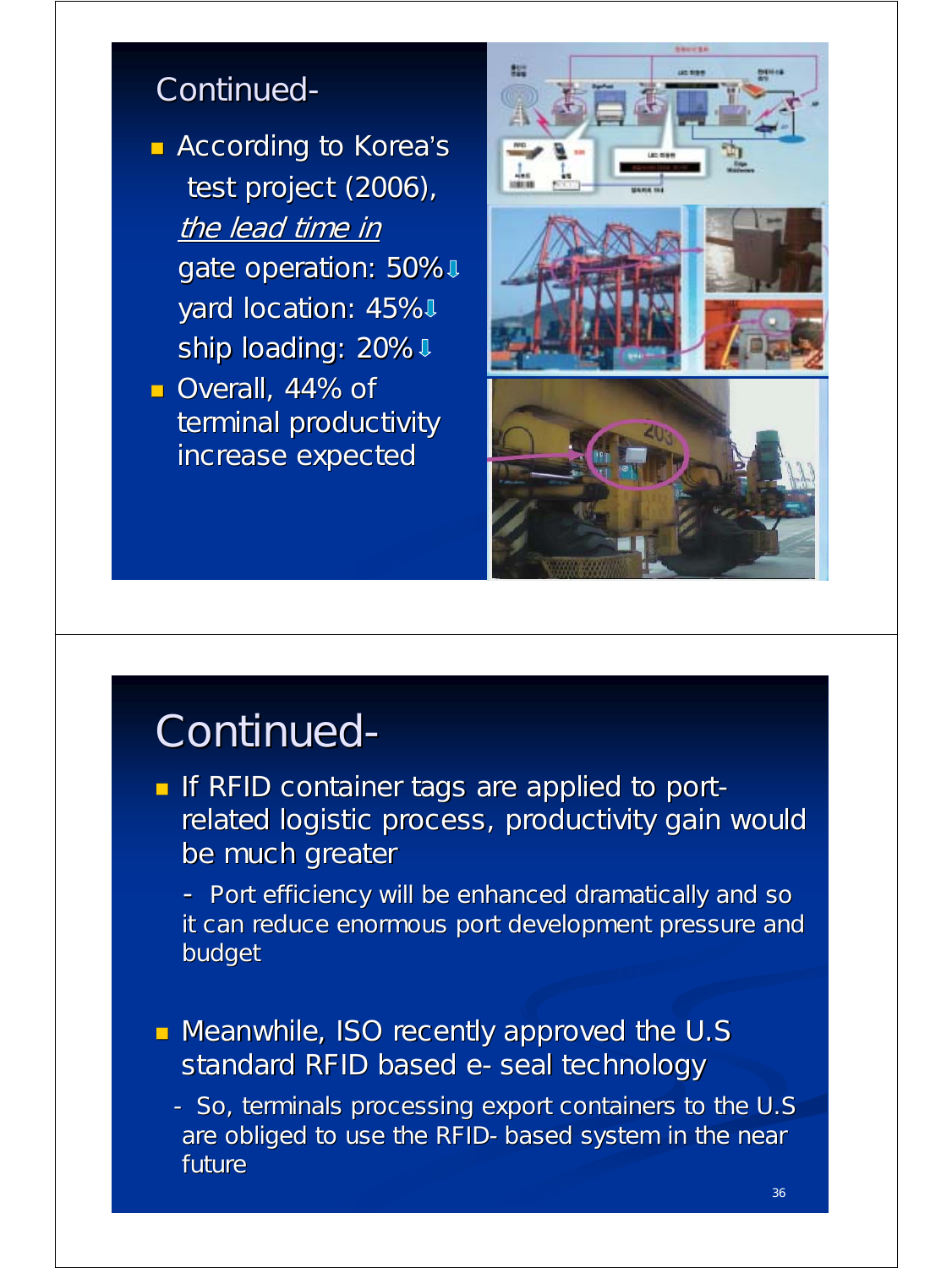| Very Large Container Carriers (VLCC) are<br>joining the market                      |                |        |                                  |                                 |                          |  |
|-------------------------------------------------------------------------------------|----------------|--------|----------------------------------|---------------------------------|--------------------------|--|
|                                                                                     |                |        | - Vessels larger than 7,500 teus |                                 |                          |  |
|                                                                                     | 1995           | 2000   | 2007                             | $2010*$                         |                          |  |
|                                                                                     | $\mathbf 0$    | 10     | 147                              | 293                             |                          |  |
|                                                                                     | $\overline{O}$ |        |                                  | 80,822 1,250,000 2,631,348 teus |                          |  |
| C                                                                                   | <b>O%</b>      | (1.8%) | $(13.1\%)$                       |                                 | $(18.7%)$ of world total |  |
|                                                                                     |                |        |                                  |                                 | capacity                 |  |
| - The TEU capacity of vessels over 5,000 teu will<br>be 40% of world total in 2010. |                |        |                                  |                                 |                          |  |
| <b>Demand for bigger terminal, equipments</b>                                       |                |        |                                  |                                 |                          |  |
| and more hub & spoke transshipment                                                  |                |        |                                  |                                 |                          |  |

### An Honest confession of port community

We do not have an "intermodal system" as such. Rather we have an aggregation of multiple, private and public modes, each of which are "stove piped" within their own individual areas of interest with little or no true cross communication and collabolation.

(during the 2007 IAPH Conference in Huston, (during the 2007 IAPH Conference in Huston, Texas)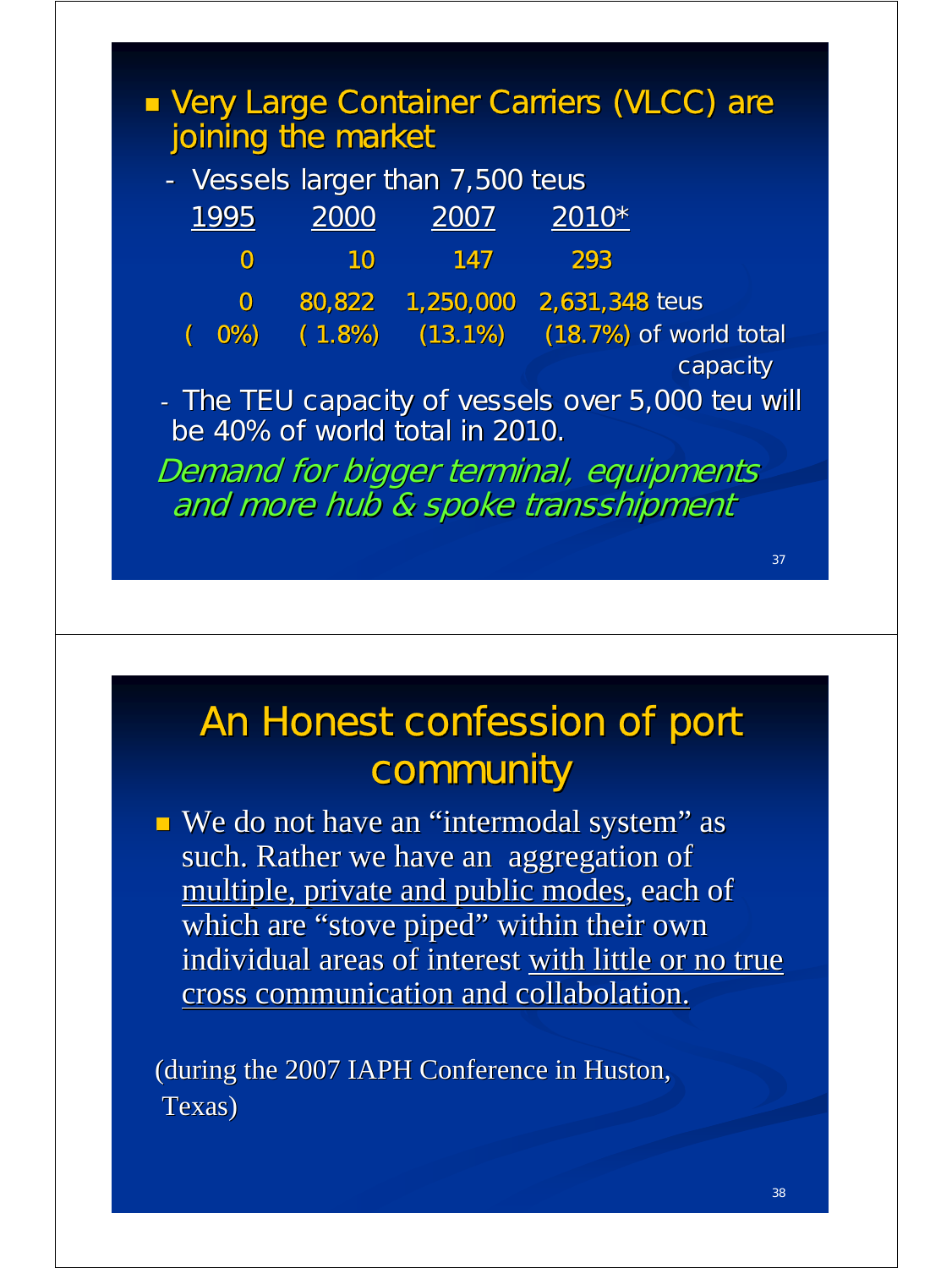3. Necessary Actions by NE **Asian Ports and Logistics Community** 

#### Understanding current status of **NE Asian ports**

- Globalization, door to door concepts, lean management and just- in-time production...contributes shippers requesting integrated and "lean" logistics chain
- So, the role of ports evolves from mere entry and exit points for exports and imports to
	- 1) logistics centers offering value added service and
	- 2) transport solution providers in international transport chain.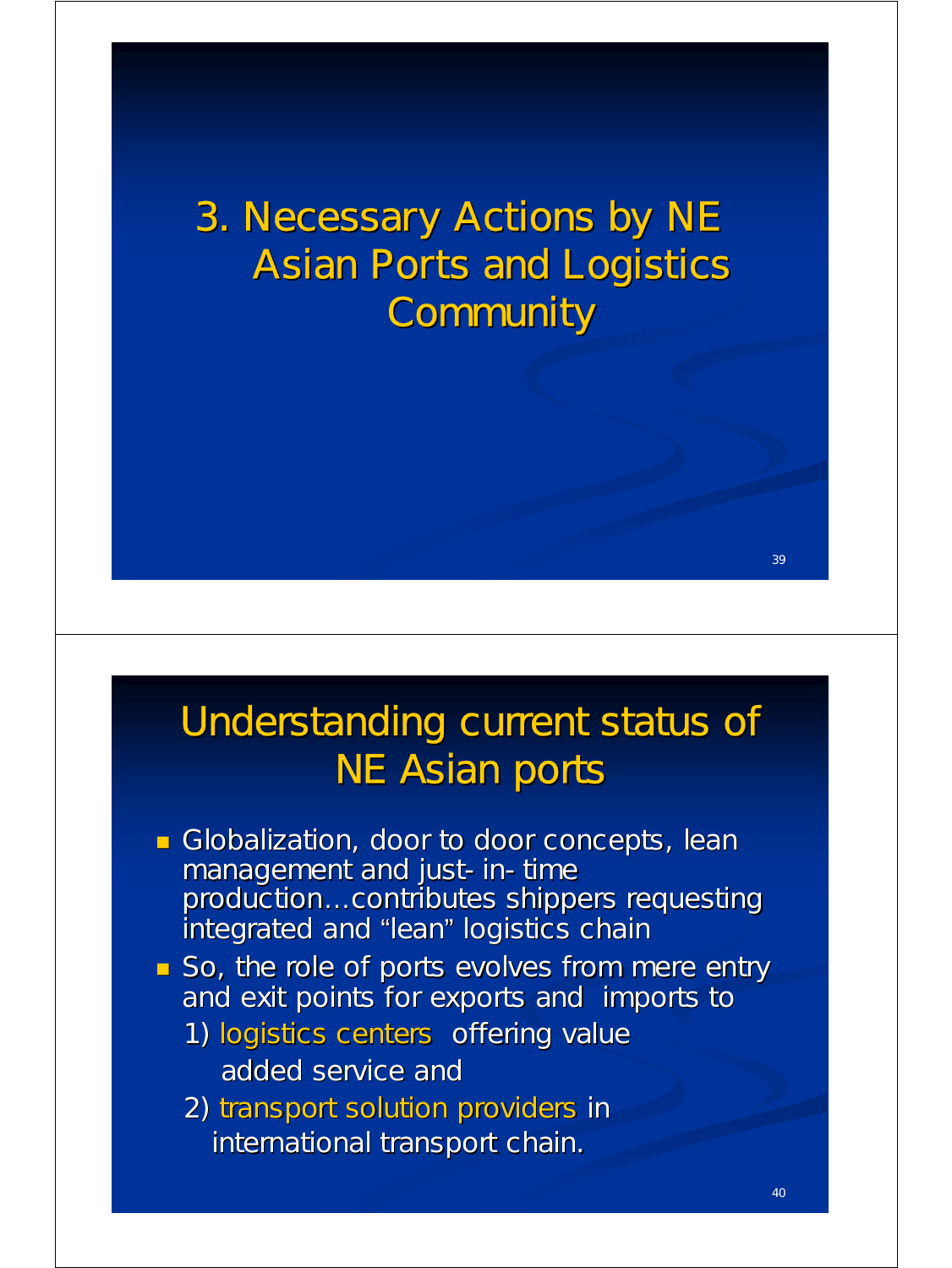#### continued-

**This new demand for ports, more clearly** perceived in NE Asia because,

- China's continuing export boom and increasing intra-Asian trade creates enormous logistics challenges for NE Asia's logistics community

 $\blacksquare$  So, NE Asian ports, among logistics community, can take a first step to respond against these challenges

### "Lean port network" is essential for NE Asia's logistics community

A good container port should be

- flexible, adaptable and responsive in rapidly changing logistic environment
- a knowledge center
- lean port, (efficient and cost-effective)
- **In order to be competitive, lean port should** form a "lean port network" by inviting other ports and logistic nodes like ICD, dry ports, ODCYs and freight stations

 $\overline{11}$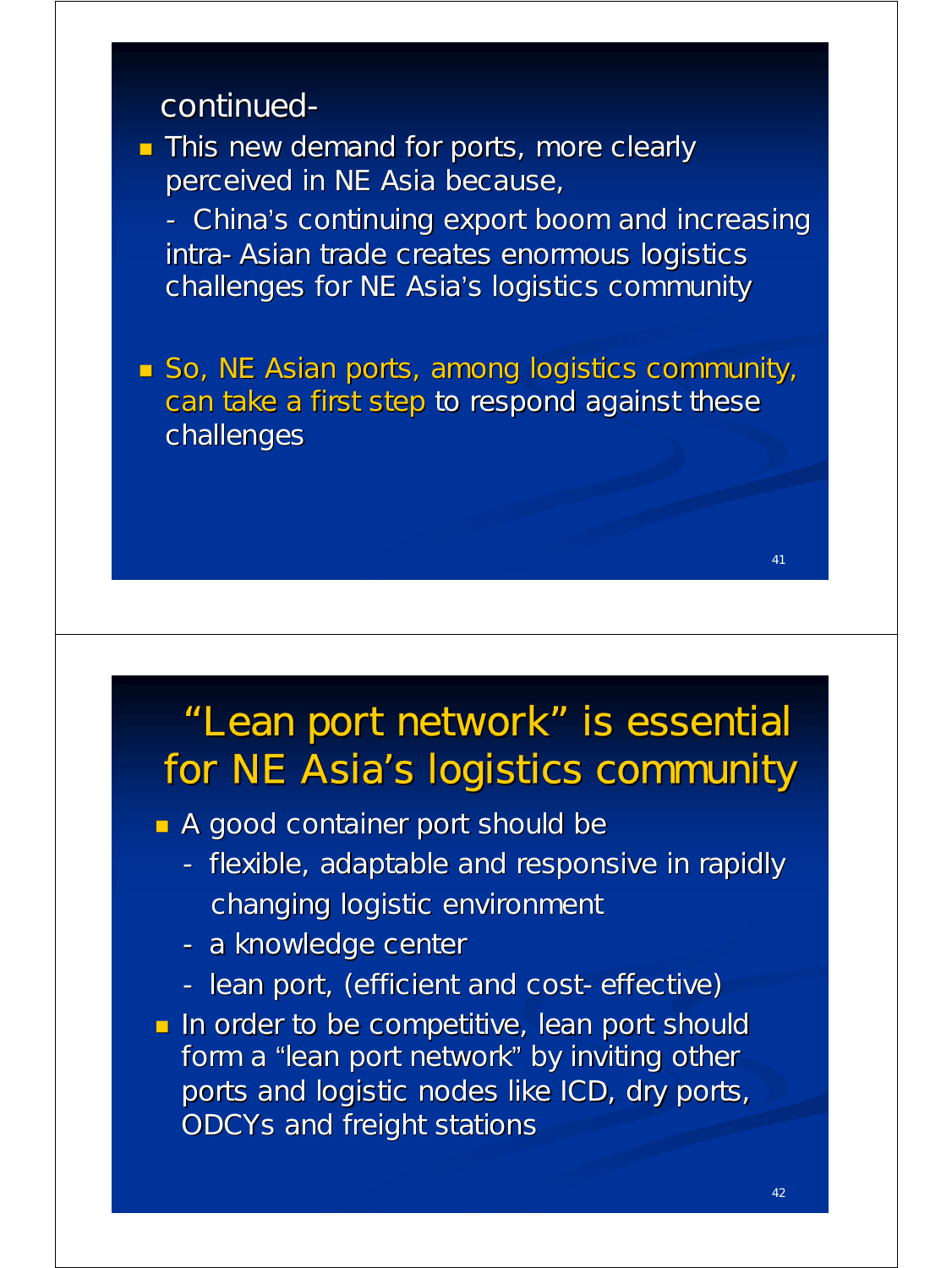#### Continued-

 $\blacksquare$  This "network" can be made by cooperating with other ports bilaterally or by establishing a regional organization for port cooperation.

### Why cooperation among NE Asian ports?

- **Improve terminal efficiency through exchanging** operational experiences and technologies
- **Trade promotion by developing more efficient** logistics chains in NE Asia
- **Reduce overall logistics costs to the level of** developed countries
- $\blacksquare$  Adapt better to rapidly changing shipping and port industry environment

- Increase bargaining power against powerful shipping lines' with VLCC and consolidated port operators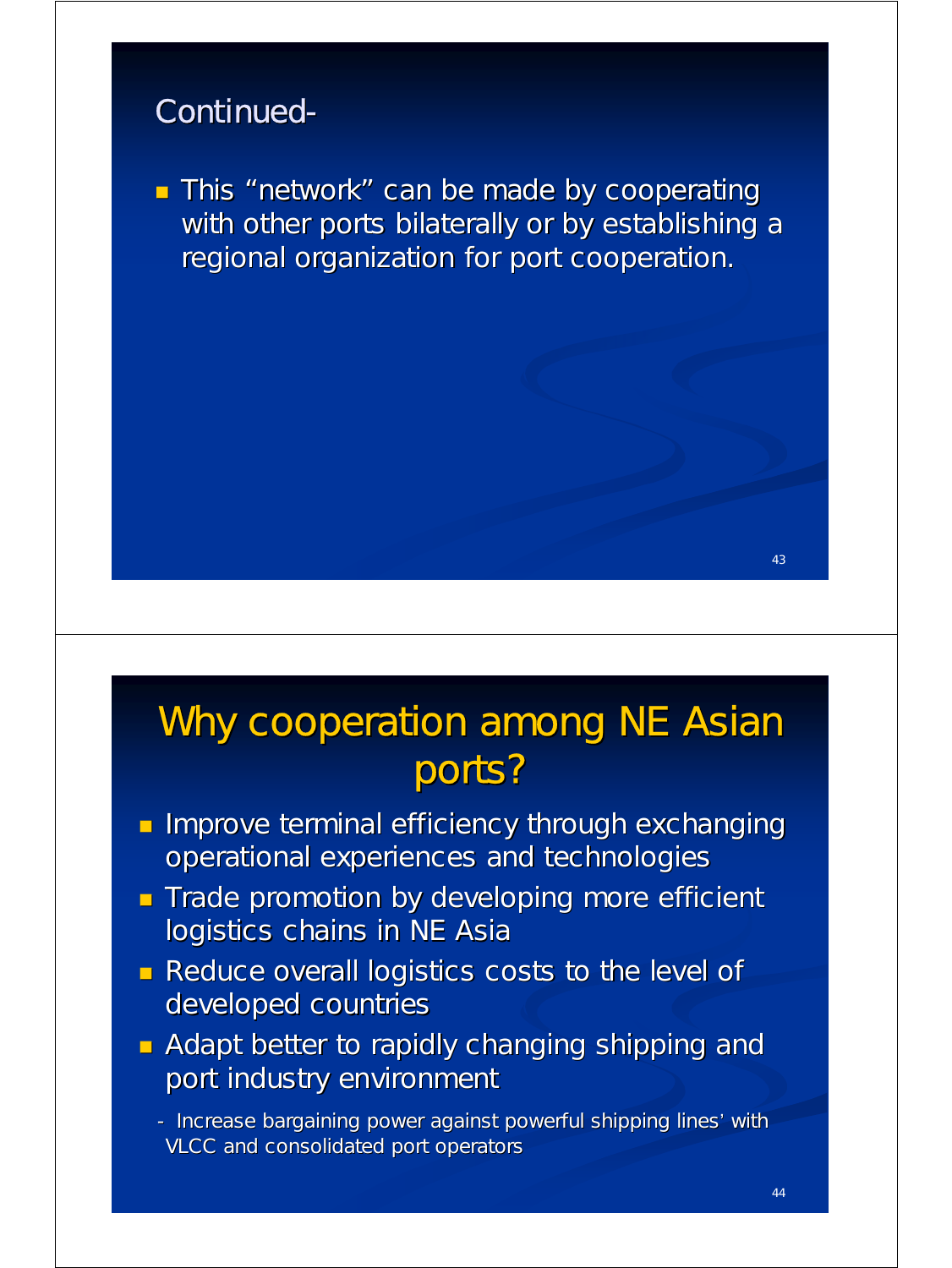#### continued

- Reduce excessive terminal development pressure in short period of time
- **Development and application of new logistics** machinery and technologies, ex) RFID
- Common efforts, at regional level, to deregulate to reduce logistics costs and speed up logistics processing
- **Funding for necessary infrastructures at Funding for necessary infrastructures at** regional level through "NE Asia Development Bank"

#### Different Channels of Cooperation

#### $\Box$  Port to Port bilateral

- Most common among ports as shown
- NY-NJ, Copenhagen/Malmo type merger, etc

#### **Regional Bodies**

- Baltic Port Organization (BPO)
- European Seaports Organization (ESPO)

#### **International Organization**

- International Association of Cities and Ports (IACP)
- International Association of Ports and Harbors (IAPH)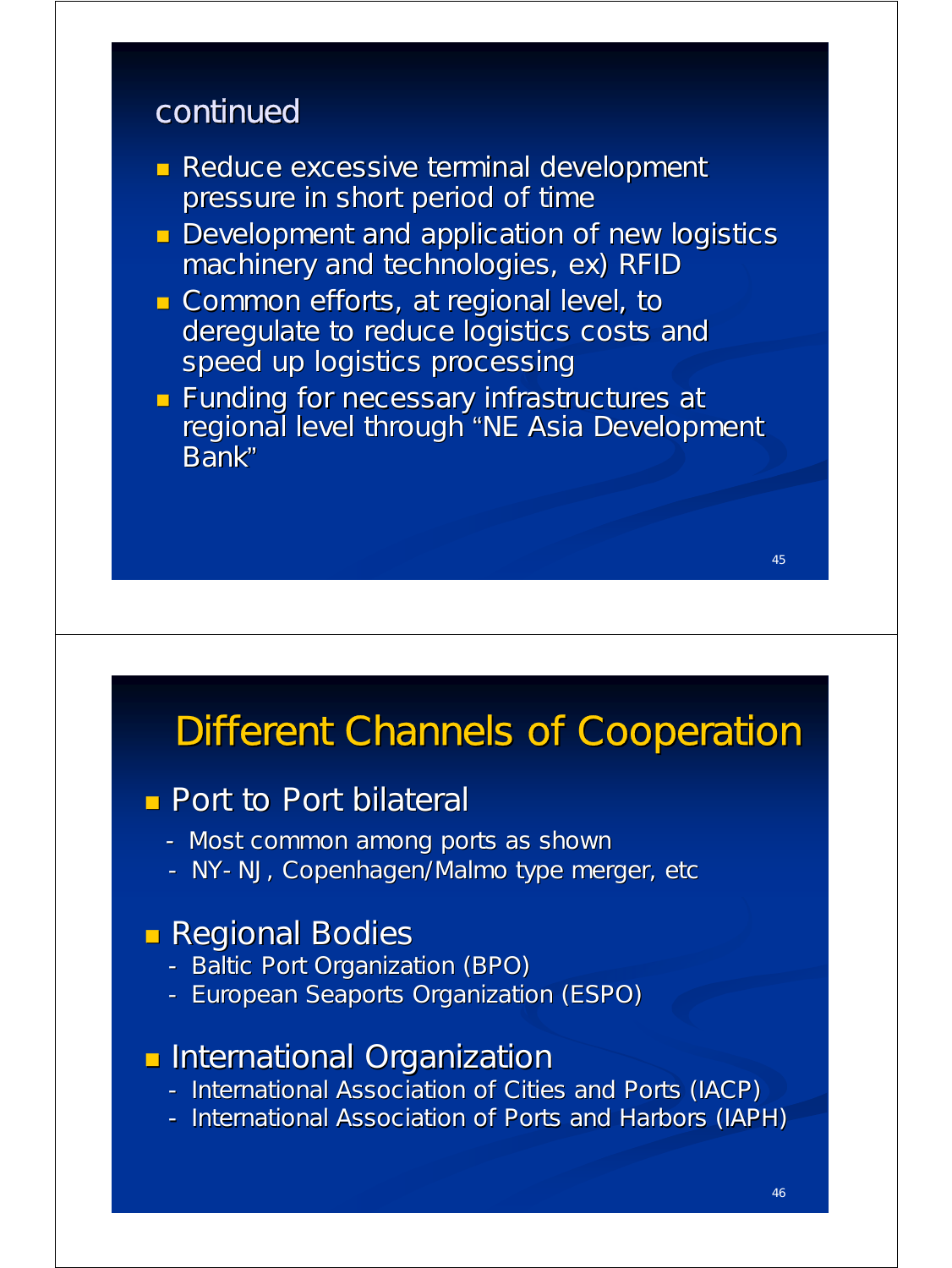### **Baltic Ports Organization** (51 member ports)



47

Main objectives:

- -Improving competitiveness of maritime transport in the Baltic region by increasing efficiency of ports
- -Marketing the Baltic region
- -Improving infrastructure in ports and related transport modes
- -Improving cooperation with port users and operators
- -Applying new technology in port to improve performance
- -Improve cost efficiency, etc